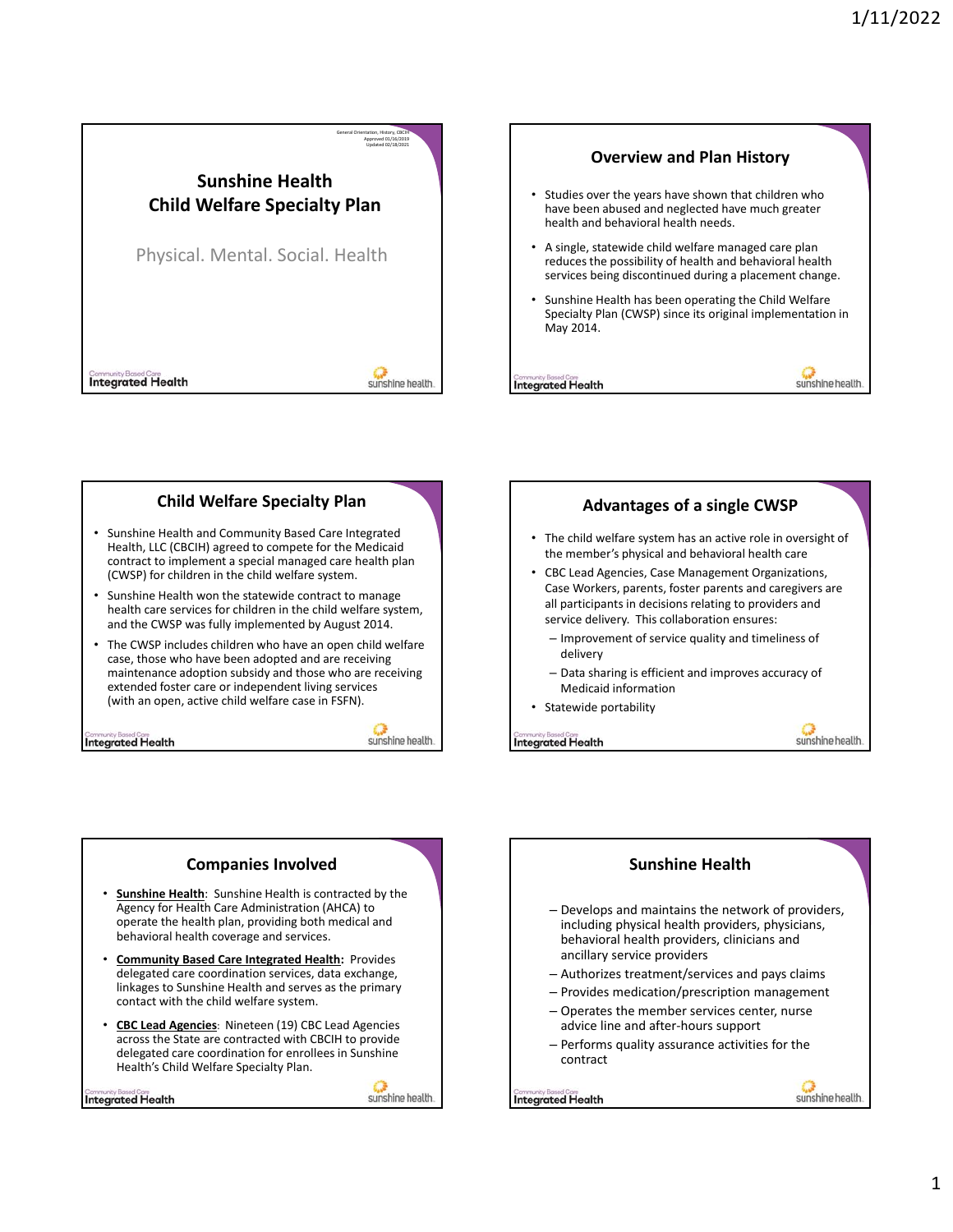## **Community Based Care Integrated Health (CBCIH)**

- Serves as the integrator of medical, behavioral and social services:
	- Performs statewide coordination between CBC Lead Agencies and Sunshine Health
	- Provides physical health, behavioral health and adoption services experts to CBC Lead Agencies
	- Performs data exchange, analytics and reporting functions
	- Performs compliance and quality improvement (HEDIS) activities

**Integrated Health** 

sunshine health

#### **Community Based Care (CBC) Lead Agencies**

- Serve as the integrator of medical, behavioral and social services:
	- Perform local care coordination services via nurses, behavioral health clinicians and adoption services experts
	- Perform tasks related to the contracted healthcare management functions
	- Perform activities necessary to support the health and wellness of enrollees and to achieve HEDIS performance outcomes

**Integrated Health** 

sunshine health.

sunshine health

## **CBCIH Statewide Coordination**

- CBCIH includes five (5) Integration Managers, a Director of Operations and a Vice President.
- CBCIH staff includes a Physical Healthcare Consultant and a Behavioral Healthcare Consultant, who are specialists and serve as resources to the CBC Lead Agencies.
- CBCIH Integration Managers also provide expertise in the following areas: Florida Medicaid and Department of Children and Families policy/practice; Independent Living Services; Network/Provider Resources; Adoptions; Caregiver Support
- Nurse Care Coordinators and Behavioral Health Care Coordinators who perform delegated care coordination services for the health plan are located within CBC Lead Agencies.
- Coordination includes the development and management of centralized technology and data services, providing CBC Lead Agencies with access to data and reports, and integrating medical, behavioral health and FSFN data (Integrate application).

**Integrated Health** 

sunshine health.



• Nurse Care Coordinators work with Sunshine Health Nurse Case Managers to monitor children with serious medical problems or those who are at risk for serious medical problems.

**Integrated Health** 

# **Behavioral Health Care Coordinators**

- CBCs hire, contract with or maintain existing Behavioral Health Care Coordinators (BHCC).
- BHCC staff have to meet specific education and training requirements.
- Behavioral Health Care Coordinators are responsible for providing delegated care coordination services for Sunshine Health CWSP members, which includes monitoring children in need of special mental health and substance abuse services, such as STFC/TGC/SIPP/BHOS.
- BHCC staff are responsible for managing the CBHA process, conducting/overseeing Multi‐Disciplinary Staffings (MDT), completing referrals to all levels of residential treatment and monitoring high risk/high need children.

**Integrated Health** 



# **Healthcare Management Functions**

- Healthcare Management Functions (HMF) are Care Coordination activities that are delegated to the Behavioral Health Care Coordinators and Nurse Care Coordinators.
- The HMF include a list of potential services or activities that must be coordinated for a member if the member needs the service or activity.
- Every member does not need every HMF. If a member needs an HMF activity, the NCC or BHCC coordinates the service or activity and documents it in Integrate®



**Integrated Health**